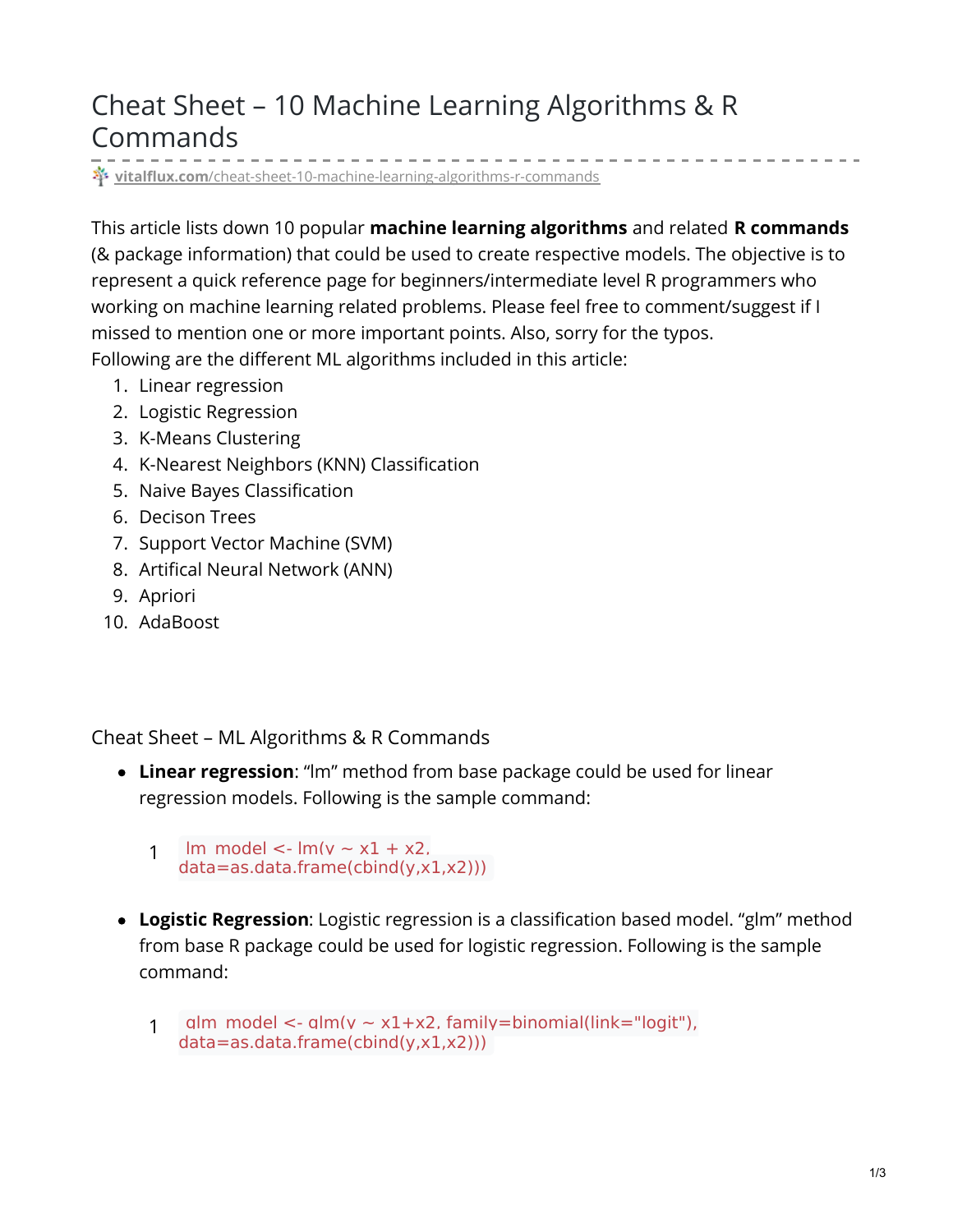- **K-Means Clustering**: "kmeans" method from base R package could be used to run kmeans clustering. Following is a sample command given X is a data matrix and m is the number of clusters:
	- 1 kmeans model  $\lt$  kmeans(x=X, centers=m)
- **K-Nearest Neighbors (KNN) Classification**: "knn" method from "class" package could be used for K-NN modeling. One need to install and load "class" package. Following is the sample command given X\_train represents a training dataset, X\_test represents test data set, k represents number of nearest neighbors to be included for the modeling
	- 1 knn model <- knn(train=X train, test=X test, cl=as.factor(labels), k=K)
- **Naive Bayes Classification**: "naiveBayes" method from "e1071" package could be used for Naive Bayes classification. One need to install and load "e1071" package prior to analysis. Following is the sample command:
	- 1 naiveBayes model <- naiveBayes(y  $\sim x1 + x2$ , data=as.data.frame(cbind(y,x1,x2)))
- **Decision Trees**: "rpart" method from "rpart" can be used for Decision Trees. One need to install and load "rpart" package. Following is the sample command:
	- 1 cart model <- rpart(y  $\sim x1 + x2$ , data=as.data.frame(cbind(y,x1,x2)), method="class")
- **Support Vector Machine (SVM)**: "svm" method from "e1071" package could be used for SVM. Note that the same package also provide method, naiveBayes, for Naive Bayes classification. One need to install and load "e1071" package. Following is the sample command given X is the matrix of features, labels be the vector of 0-1 class labels, and C being regularization parameter
	- 1 svm\_model <- svm(x=X, y=as.factor(labels), kernel ="radial", cost=C)